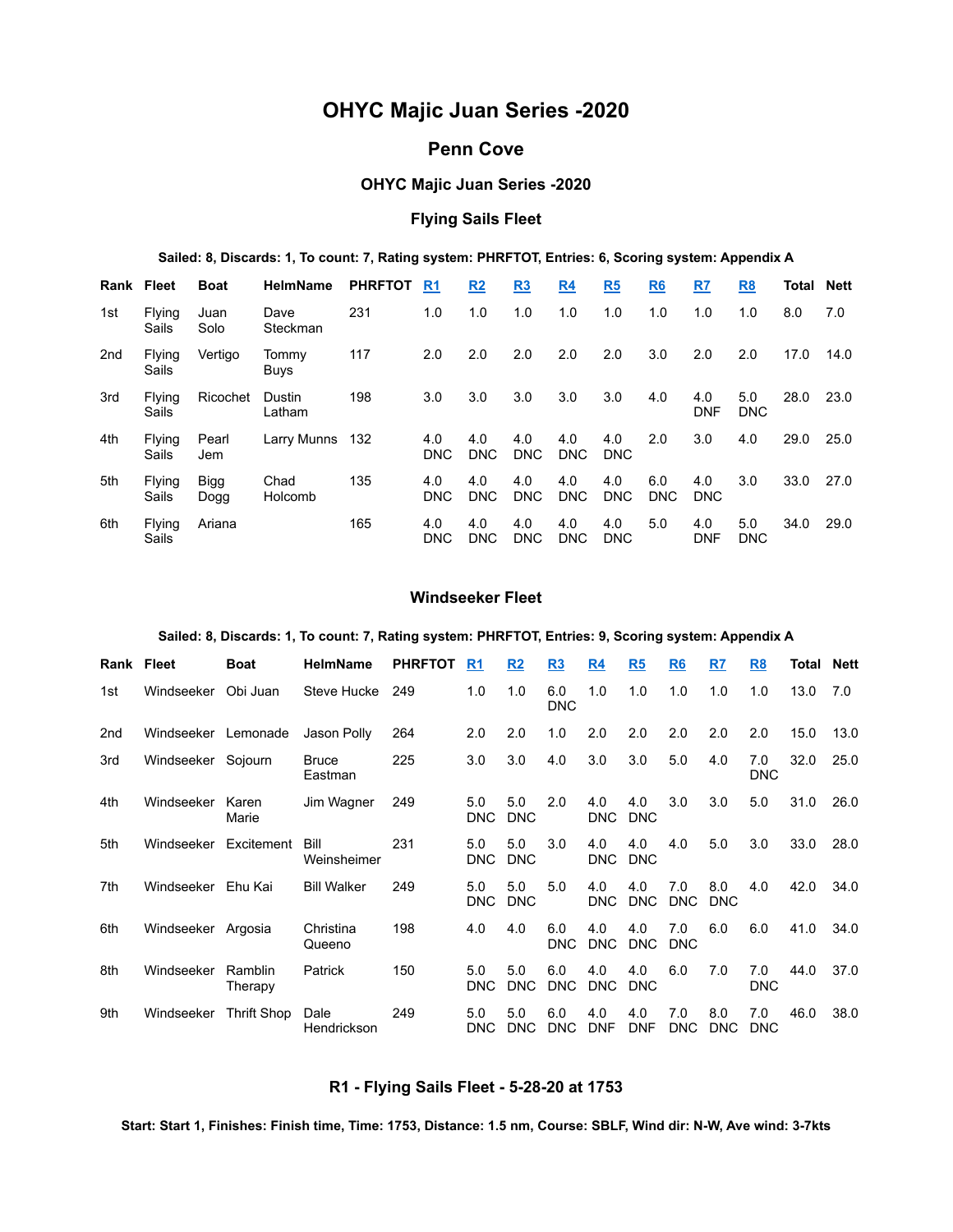| Rank Fleet   |                        | <b>Boat</b> | <b>HelmName</b>                     | <b>PHRFTOT</b> |            | Elapsed Corrected BCE |               | <b>BCR</b>          | <b>Points</b> |
|--------------|------------------------|-------------|-------------------------------------|----------------|------------|-----------------------|---------------|---------------------|---------------|
| $\mathbf{1}$ | Flying Sails Juan Solo |             | Dave Steckman 231                   |                | 0:28:36    | 0:23:48               | $0:00:00$ 231 |                     | 1.0           |
| 2            | Flying Sails Vertigo   |             | Tommy Buys                          | 117            | 0:24:48    | 0:24:10               |               | 0:00:22 127.231 2.0 |               |
| 3            | Flying Sails Ricochet  |             | Dustin Latham                       | 198            | 0:35:32    | 0:30:53               | 0:08:09       | 420.333 3.0         |               |
| 4            |                        |             | Flying Sails Pearl Jem Larry Munns  | 132            | <b>DNC</b> |                       |               |                     | 4.0           |
| 4            |                        |             | Flying Sails Bigg Dogg Chad Holcomb | 135            | <b>DNC</b> |                       |               |                     | 4.0           |
| 4            | Flying Sails Ariana    |             |                                     | 165            | <b>DNC</b> |                       |               |                     | 4.0           |

# R2 - Flying Sails Fleet - 5-28-20 at 1841

| Start: Start 1, Finishes: Finish time, Time: 1841, Distance: 1.0nm, Course: SBF, Wind dir: N-W, Ave wind: 3-4kts |                              |             |                   |                |            |                       |               |                       |               |  |  |  |  |
|------------------------------------------------------------------------------------------------------------------|------------------------------|-------------|-------------------|----------------|------------|-----------------------|---------------|-----------------------|---------------|--|--|--|--|
| Rank Fleet                                                                                                       |                              | <b>Boat</b> | <b>HelmName</b>   | <b>PHRFTOT</b> |            | Elapsed Corrected BCE |               | <b>BCR</b>            | <b>Points</b> |  |  |  |  |
| 1                                                                                                                | Flying Sails Juan Solo       |             | Dave Steckman 231 |                | 0:20:59    | 0:17:28               | $0:00:00$ 231 |                       | 1.0           |  |  |  |  |
| 2                                                                                                                | Flying Sails                 | Vertigo     | <b>Tommy Buys</b> | 117            | 0:18:57    | 0:18:28               |               | $0:01:02$ 155.319 2.0 |               |  |  |  |  |
| 3                                                                                                                | <b>Flying Sails Ricochet</b> |             | Dustin Latham     | 198            | 0:26:21    | 0:22:54               |               | 0:06:15 430.747 3.0   |               |  |  |  |  |
| 4                                                                                                                | Flying Sails Pearl Jem       |             | Larry Munns       | 132            | <b>DNC</b> |                       |               |                       | 4.0           |  |  |  |  |
| 4                                                                                                                | Flying Sails Bigg Dogg       |             | Chad Holcomb      | 135            | DNC        |                       |               |                       | 4.0           |  |  |  |  |
| 4                                                                                                                | Flying Sails Ariana          |             |                   | 165            | <b>DNC</b> |                       |               |                       | 4.0           |  |  |  |  |

# R3 - Flying Sails Fleet - 6-4-20 at 1808

### Start: Start 1, Finishes: Finish time, Time: 1808, Distance: 3,0nm, Course: SMLF, Wind dir: W, Ave wind: 9-10kts

| Rank Fleet   |                       | <b>Boat</b> | <b>HelmName</b>                          |     |            | PHRFTOT Elapsed Corrected BCE |               | <b>BCR</b>            | <b>Points</b> |
|--------------|-----------------------|-------------|------------------------------------------|-----|------------|-------------------------------|---------------|-----------------------|---------------|
| $\mathbf{1}$ |                       |             | Flying Sails Juan Solo Dave Steckman 231 |     | 0:40:28    | 0:33:41                       | $0:00:00$ 231 |                       | 1.0           |
| 2            | Flying Sails Vertigo  |             | Tommy Buys                               | 117 | 0:37:18    | 0:36:21                       |               | $0:02:44$ 169.884 2.0 |               |
| 3            | Flying Sails Ricochet |             | Dustin Latham                            | 198 | 0:43:19    | 0:37:38                       |               | $0:04:34$ 286.005 3.0 |               |
| 4            |                       |             | Flying Sails Pearl Jem Larry Munns       | 132 | DNC        |                               |               |                       | 4.0           |
| 4            |                       |             | Flying Sails Bigg Dogg Chad Holcomb      | 135 | DNC        |                               |               |                       | 4.0           |
| 4            | Flying Sails Ariana   |             |                                          | 165 | <b>DNC</b> |                               |               |                       | 4.0           |

# R4 - Flying Sails Fleet - 6-11-20 at 1745

#### Start: Start 1, Finishes: Finish time, Time: 1745, Distance: 1.5nm, Course: SBLF, Wind dir: NW, Ave wind: 6kts

| Rank Fleet   |                        | <b>Boat</b> | <b>HelmName</b>                     |     |            | PHRFTOT Elapsed Corrected BCE |               | <b>BCR</b>          | <b>Points</b> |
|--------------|------------------------|-------------|-------------------------------------|-----|------------|-------------------------------|---------------|---------------------|---------------|
| $\mathbf{1}$ | Flying Sails Juan Solo |             | Dave Steckman 231                   |     | 0:21:58    | 0:18:17                       | $0:00:00$ 231 |                     | 1.0           |
| 2            | Flying Sails Vertigo   |             | Tommy Buys                          | 117 | 0:20:42    | 0:20:10                       | 0:01:56       | 185.965 2.0         |               |
| 3            | Flying Sails Ricochet  |             | Dustin Latham                       | 198 | 0:29:26    | 0:25:35                       |               | 0:08:24 496.469 3.0 |               |
| 4            |                        |             | Flying Sails Pearl Jem Larry Munns  | 132 | <b>DNC</b> |                               |               |                     | 4.0           |
| 4            |                        |             | Flying Sails Bigg Dogg Chad Holcomb | 135 | <b>DNC</b> |                               |               |                     | 4.0           |
| 4            | Flying Sails Ariana    |             |                                     | 165 | <b>DNC</b> |                               |               |                     | 4.0           |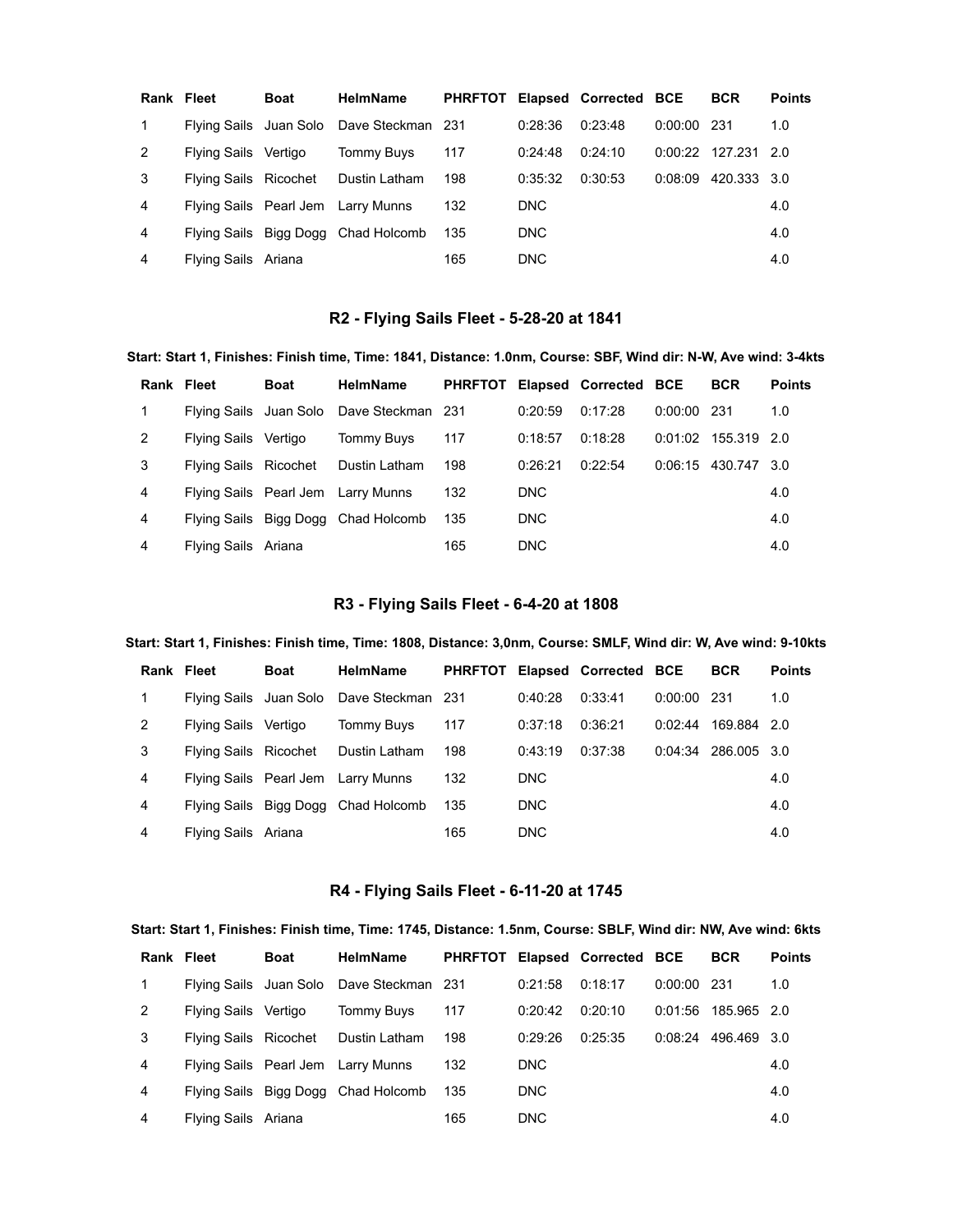# R5 - Flying Sails Fleet - 6-11-20 at 1832

|   | Rank Fleet            | <b>Boat</b> | <b>HelmName</b>                          | <b>PHRFTOT</b> |            | Elapsed Corrected BCE |               | <b>BCR</b>  | <b>Points</b> |
|---|-----------------------|-------------|------------------------------------------|----------------|------------|-----------------------|---------------|-------------|---------------|
|   |                       |             | Flying Sails Juan Solo Dave Steckman 231 |                | 0:40:55    | 0:34:03               | $0:00:00$ 231 |             | 1.0           |
| 2 | Flying Sails Vertigo  |             | <b>Tommy Buys</b>                        | 117            | 0:37:57    | 0:36:59               | 0:03:00       | 174.374 2.0 |               |
| 3 | Flying Sails Ricochet |             | Dustin Latham                            | 198            | 0:53:55    | 0:46:51               | 0:14:44       | 479.138 3.0 |               |
| 4 |                       |             | Flying Sails Pearl Jem Larry Munns       | 132            | DNC.       |                       |               |             | 4.0           |
| 4 |                       |             | Flying Sails Bigg Dogg Chad Holcomb      | 135            | DNC.       |                       |               |             | 4.0           |
| 4 | Flying Sails Ariana   |             |                                          | 165            | <b>DNC</b> |                       |               |             | 4.0           |

#### Start: Start 1, Finishes: Finish time, Time: 1832, Distance: 1.6nm, Course: SBCF, Wind dir: NW, Ave wind: 4-5kts

### R6 - Flying Sails Fleet - 6-18-20 at 1809

#### Start: Start 1, Finishes: Finish time, Time: 1809, Distance: 2.5nm, Course: SMF, Wind dir: W, Ave wind: 10-14kts

| Rank Fleet  |                       | <b>Boat</b> | <b>HelmName</b>                          | <b>PHRFTOT</b> |            | Elapsed Corrected BCE |                 | <b>BCR</b>            | <b>Points</b> |
|-------------|-----------------------|-------------|------------------------------------------|----------------|------------|-----------------------|-----------------|-----------------------|---------------|
| $\mathbf 1$ |                       |             | Flying Sails Juan Solo Dave Steckman 231 |                | 0:42:06    | 0:35:02               | $0:00:00$ 231   |                       | 1.0           |
| 2           |                       |             | Flying Sails Pearl Jem Larry Munns       | 132            | 0:39:58    | 0:38:05               |                 | $0:03:12$ 191.424 2.0 |               |
| 3           | Flying Sails          | Vertigo     | Tommy Buys                               | 117            | 0:41:34    | 0:40:30               |                 | $0:05:37$ 221.106 3.0 |               |
| 4           | Flying Sails Ricochet |             | Dustin Latham                            | 198            | 0:47:04    | 0.40.54               |                 | 0:06:45 323.137       | 4.O           |
| 5           | Flying Sails Ariana   |             |                                          | 165            | 1:03:09    | 0:57:25               | $0:24:36$ 621.5 |                       | 5.0           |
| 6           |                       |             | Flying Sails Bigg Dogg Chad Holcomb      | 135            | <b>DNC</b> |                       |                 |                       | 6.0           |

# R7 - Flying Sails Fleet - 6-18-20 at 1809

#### Start: Start 1, Finishes: Finish time, Time: 1917, Distance: 2.5nm, Course: SMF, Wind dir: W, Ave wind: 10-12kts

| Rank Fleet   |                       | <b>Boat</b> | <b>HelmName</b>                          |       |            | PHRFTOT Elapsed Corrected BCE |               | <b>BCR</b>            | <b>Points</b> |
|--------------|-----------------------|-------------|------------------------------------------|-------|------------|-------------------------------|---------------|-----------------------|---------------|
| $\mathbf{1}$ |                       |             | Flying Sails Juan Solo Dave Steckman 231 |       | 0:37:26    | 0:31:09                       | $0:00:00$ 231 |                       | 1.0           |
| 2            | Flying Sails Vertigo  |             | Tommy Buys                               | 117   | 0:33:38    | 0:32:47                       |               | $0:01:40$ 151.718 2.0 |               |
| 3            |                       |             | Flying Sails Pearl Jem Larry Munns       | 132   | 0:38:04    | 0:36:17                       |               | $0:05:23$ 244.214 3.0 |               |
| 4            | Flying Sails Ricochet |             | Dustin Latham                            | 198   | <b>DNF</b> |                               |               |                       | 4.0           |
| 4            |                       |             | Flying Sails Bigg Dogg Chad Holcomb      | - 135 | DNC        |                               |               |                       | 4.0           |
| 4            | Flying Sails Ariana   |             |                                          | 165   | <b>DNF</b> |                               |               |                       | 4.0           |

#### R8 - Flying Sails Fleet - 6-25-20 at 1811

#### Start: Start 1, Finishes: Finish time, Time: 1811, Distance: 6.4nm, Course: SMLMF, Wind dir: W, Ave wind: 10-1\$kts

|   | Rank Fleet           | Boat | <b>HelmName</b>                          |     |         | PHRFTOT Elapsed Corrected BCE |               | <b>BCR</b>            | <b>Points</b> |
|---|----------------------|------|------------------------------------------|-----|---------|-------------------------------|---------------|-----------------------|---------------|
|   |                      |      | Flying Sails Juan Solo Dave Steckman 231 |     | 1:19:18 | 1:06:00                       | $0:00:00$ 231 |                       | 1.0           |
| 2 | Flying Sails Vertigo |      | Tommy Buys                               | 117 | 1:15:02 | 1:13:07                       | 0:07:19       | 188.979 2.0           |               |
| 3 |                      |      | Flying Sails Bigg Dogg Chad Holcomb 135  |     | 1:22:54 | 1:18:40                       |               | 0:13:21 266.455 3.0   |               |
| 4 |                      |      | Flying Sails Pearl Jem Larry Munns       | 132 | 1:23:37 | 1:19:42                       |               | $0:14:22$ 273.513 4.0 |               |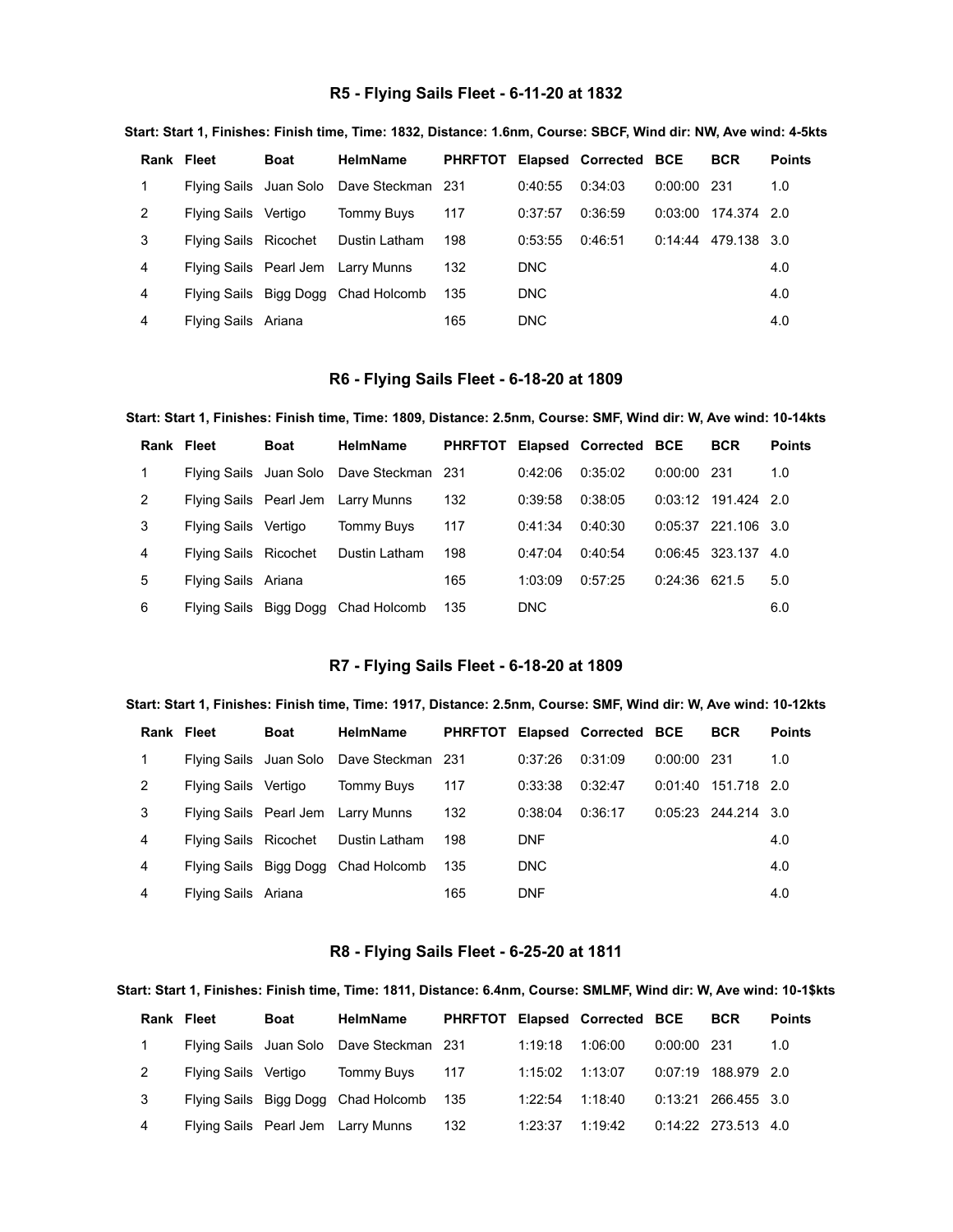| <b>Rank Fleet</b> |                     | Boat | HelmName                                | PHRFTOT Elapsed Corrected BCE BCR |      |  | <b>Points</b> |
|-------------------|---------------------|------|-----------------------------------------|-----------------------------------|------|--|---------------|
| 5 -               |                     |      | Flying Sails Ricochet Dustin Latham 198 |                                   | DNC. |  | 5.0           |
| 5                 | Flying Sails Ariana |      |                                         | 165                               | DNC. |  | 5.0           |

# R1 - Windseeker Fleet - 5-28-20 at 1753

#### Start: Start 1, Finishes: Finish time, Time: 1753, Distance: 1.5 nm, Course: SBLF, Wind dir: N-W, Ave wind: 3-7kts

| Rank Fleet |                        | <b>Boat</b>                | <b>HelmName</b>         | <b>PHRFTOT</b> |            | Elapsed Corrected BCE |         | <b>BCR</b>      | <b>Points</b> |
|------------|------------------------|----------------------------|-------------------------|----------------|------------|-----------------------|---------|-----------------|---------------|
| 1          | Windseeker             | Obi Juan                   | Steve Hucke             | 249            | 0:37:44    | 0:30:42               | 0:00:00 | 249             | 1.0           |
| 2          | Windseeker Lemonade    |                            | Jason Polly             | 264            | 0:39:55    | 0:31:52               |         | 0:01:28 295.232 | -2.0          |
| 3          | Windseeker             | Sojourn                    | <b>Bruce Eastman</b>    | 225            | 0:43:03    | 0:36:06               | 0:06:27 | 361.58          | 3.0           |
| 4          | Windseeker Argosia     |                            | Christina Queeno        | 198            | 0:47:00    | 0:40:51               | 0:11:41 | 445.221         | 4.0           |
| 5          | Windseeker Karen Marie |                            | Jim Wagner              | 249            | <b>DNC</b> |                       |         |                 | 5.0           |
| 5          | Windseeker Fxcitement  |                            | <b>Bill Weinsheimer</b> | 231            | <b>DNC</b> |                       |         |                 | 5.0           |
| 5          | Windseeker Ehu Kai     |                            | <b>Bill Walker</b>      | 249            | <b>DNC</b> |                       |         |                 | 5.0           |
| 5          |                        | Windseeker Ramblin Therapy | Patrick                 | 150            | <b>DNC</b> |                       |         |                 | 5.0           |
| 5          | Windseeker             | <b>Thrift Shop</b>         | Dale Hendrickson        | 249            | <b>DNC</b> |                       |         |                 | 5.0           |

#### R2 - Windseeker Fleet - 5-28-20 at 1841

#### Start: Start 1, Finishes: Finish time, Time: 1841, Distance: 1.0nm, Course: SBF, Wind dir: N-W, Ave wind: 3-4kts

| Rank Fleet |                       | <b>Boat</b>            | <b>HelmName</b>         | <b>PHRFTOT</b> |            | <b>Elapsed Corrected BCE</b> |         | <b>BCR</b>          | <b>Points</b> |
|------------|-----------------------|------------------------|-------------------------|----------------|------------|------------------------------|---------|---------------------|---------------|
| 1          | Windseeker            | Obi Juan               | Steve Hucke             | 249            | 0:26:47    | 0:21:47                      | 0:00:00 | 249                 | 1.0           |
| 2          | Windseeker Lemonade   |                        | Jason Polly             | 264            | 0:28:35    | 0:22:49                      |         | $0:01:18$ 302.698   | 2.0           |
| 3          | Windseeker            | Soiourn                | <b>Bruce Eastman</b>    | 225            | 0:31:38    | 0:26:32                      |         | 0:05:39 393.685 3.0 |               |
| 4          | Windseeker Argosia    |                        | Christina Queeno        | 198            | 0:38:50    | 0:33:45                      |         | $0:13:46$ 608.475   | 4.0           |
| 5          |                       | Windseeker Karen Marie | Jim Wagner              | 249            | <b>DNC</b> |                              |         |                     | 5.0           |
| 5          | Windseeker Excitement |                        | <b>Bill Weinsheimer</b> | 231            | <b>DNC</b> |                              |         |                     | 5.0           |
| 5          | Windseeker            | Ehu Kai                | <b>Bill Walker</b>      | 249            | <b>DNC</b> |                              |         |                     | 5.0           |
| 5          | Windseeker            | <b>Ramblin Therapy</b> | Patrick                 | 150            | <b>DNC</b> |                              |         |                     | 5.0           |
| 5          | Windseeker            | Thrift Shop            | Dale Hendrickson        | 249            | <b>DNC</b> |                              |         |                     | 5.0           |

#### R3 - Windseeker Fleet - 6-4-20 at 1808

#### Start: Start 1, Finishes: Finish time, Time: 1808, Distance: 3,0nm, Course: SMLF, Wind dir: W, Ave wind: 9-10kts

| Rank Fleet   |                    | <b>Boat</b>            | <b>HelmName</b>         | <b>PHRFTOT</b> |         | Elapsed Corrected BCE |         | <b>BCR</b>          | <b>Points</b> |
|--------------|--------------------|------------------------|-------------------------|----------------|---------|-----------------------|---------|---------------------|---------------|
| $\mathbf{1}$ | Windseeker         | Lemonade               | Jason Polly             | 264            | 0:47:54 | 0:38:15               | 0:00:00 | -264                | 1.0           |
| 2            |                    | Windseeker Karen Marie | Jim Wagner              | 249            | 0:50:56 | 0:41:26               |         | 0:03:55 315.548 2.0 |               |
| 3            | Windseeker         | Excitement             | <b>Bill Weinsheimer</b> | 231            | 0:51:56 | 0:43:13               |         | 0:05:59 332.541 3.0 |               |
| 4            | Windseeker Sojourn |                        | <b>Bruce Eastman</b>    | 225            | 0:51:45 | 0:43:24               | 0:06:09 | 329.426 4.0         |               |
| 5            | Windseeker         | Ehu Kai                | <b>Bill Walker</b>      | 249            | 0:57:00 | 0.46.22               | 0:09:59 | 418.643             | -5.0          |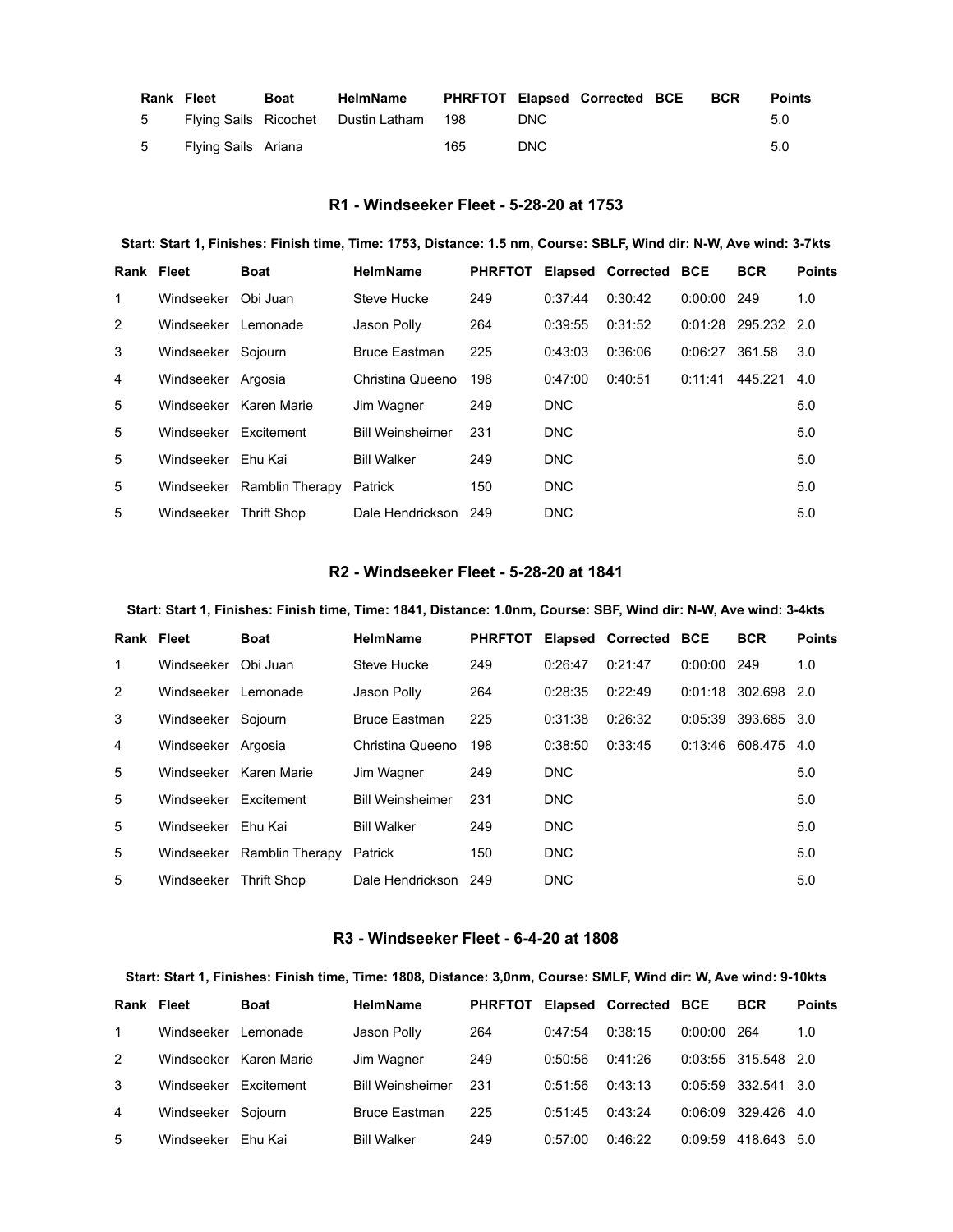| <b>Rank Fleet</b> |                        | <b>Boat</b>                        | <b>HelmName</b>      |     |      | PHRFTOT Elapsed Corrected BCE | <b>BCR</b> | <b>Points</b> |
|-------------------|------------------------|------------------------------------|----------------------|-----|------|-------------------------------|------------|---------------|
| 6                 | Windseeker Obi Juan    |                                    | Steve Hucke          | 249 | DNC. |                               |            | 6.0           |
| 6                 | Windseeker Argosia     |                                    | Christina Queeno     | 198 | DNC. |                               |            | 6.0           |
| 6                 |                        | Windseeker Ramblin Therapy Patrick |                      | 150 | DNC. |                               |            | 6.0           |
| 6                 | Windseeker Thrift Shop |                                    | Dale Hendrickson 249 |     | DNC. |                               |            | 6.0           |

### R4 - Windseeker Fleet - 6-11-20 at 1745

Start: Start 1, Finishes: Finish time, Time: 1745, Distance: 1.5nm, Course: SBLF, Wind dir: NW, Ave wind: 6kts

| Rank Fleet     |                        | <b>Boat</b>                | <b>HelmName</b>         | <b>PHRFTOT</b> |            | <b>Elapsed Corrected BCE</b> |         | <b>BCR</b>          | <b>Points</b> |
|----------------|------------------------|----------------------------|-------------------------|----------------|------------|------------------------------|---------|---------------------|---------------|
| 1              | Windseeker             | Obi Juan                   | Steve Hucke             | 249            | 0:27:15    | 0:22:10                      | 0:00:00 | 249                 | 1.0           |
| 2              | Windseeker Lemonade    |                            | Jason Polly             | 264            | 0:30:23    | 0:24:16                      |         | 0:02:37 340.873 2.0 |               |
| 3              | Windseeker Sojourn     |                            | <b>Bruce Eastman</b>    | 225            | 0:35:00    | 0:29:21                      |         | 0:08:34 476.239     | 3.0           |
| 4              |                        | Windseeker Karen Marie     | Jim Wagner              | 249            | <b>DNC</b> |                              |         |                     | 4.0           |
| 4              | Windseeker Excitement  |                            | <b>Bill Weinsheimer</b> | 231            | DNC        |                              |         |                     | 4.0           |
| 4              | Windseeker Ehu Kai     |                            | <b>Bill Walker</b>      | 249            | DNC        |                              |         |                     | 4.0           |
| 4              | Windseeker Argosia     |                            | Christina Queeno        | 198            | DNC        |                              |         |                     | 4.0           |
| $\overline{4}$ |                        | Windseeker Ramblin Therapy | Patrick                 | 150            | <b>DNC</b> |                              |         |                     | 4.0           |
| 4              | Windseeker Thrift Shop |                            | Dale Hendrickson 249    |                | <b>DNF</b> |                              |         |                     | 4.0           |

# R5 - Windseeker Fleet - 6-11-20 at 1832

#### Start: Start 1, Finishes: Finish time, Time: 1832, Distance: 1.6nm, Course: SBCF, Wind dir: NW, Ave wind: 4-5kts

| Rank Fleet     |                       | <b>Boat</b>                | <b>HelmName</b>         | <b>PHRFTOT</b> |            | Elapsed Corrected BCE |         | <b>BCR</b>            | <b>Points</b> |
|----------------|-----------------------|----------------------------|-------------------------|----------------|------------|-----------------------|---------|-----------------------|---------------|
| 1              | Windseeker            | Obi Juan                   | Steve Hucke             | 249            | 0:48:08    | 0:39:09               | 0:00:00 | 249                   | 1.0           |
| 2              | Windseeker Lemonade   |                            | Jason Polly             | 264            | 0:51:09    | 0:40:51               | 0:02:07 | 299.076               | 2.0           |
| 3              | Windseeker Sojourn    |                            | <b>Bruce Eastman</b>    | 225            | 1:02:05    | 0:52:04               |         | $0:15:24$ 480.566 3.0 |               |
| 4              |                       | Windseeker Karen Marie     | Jim Wagner              | 249            | <b>DNC</b> |                       |         |                       | 4.0           |
| $\overline{4}$ | Windseeker Excitement |                            | <b>Bill Weinsheimer</b> | 231            | <b>DNC</b> |                       |         |                       | 4.0           |
| $\overline{4}$ | Windseeker Ehu Kai    |                            | <b>Bill Walker</b>      | 249            | DNC        |                       |         |                       | 4.0           |
| $\overline{4}$ | Windseeker Argosia    |                            | Christina Queeno        | 198            | DNC        |                       |         |                       | 4.0           |
| 4              |                       | Windseeker Ramblin Therapy | Patrick                 | 150            | <b>DNC</b> |                       |         |                       | 4.0           |
| 4              | Windseeker            | <b>Thrift Shop</b>         | Dale Hendrickson        | 249            | <b>DNF</b> |                       |         |                       | 4.0           |

#### R6 - Windseeker Fleet - 6-18-20 at 1809

#### Start: Start 1, Finishes: Finish time, Time: 1809, Distance: 2.5nm, Course: SMF, Wind dir: W, Ave wind: 10-14kts

| <b>Rank Fleet</b> |                     | Boat | <b>HelmName</b> |     |                     | PHRFTOT Elapsed Corrected BCE |               | <b>BCR</b>          | <b>Points</b> |
|-------------------|---------------------|------|-----------------|-----|---------------------|-------------------------------|---------------|---------------------|---------------|
|                   | Windseeker Obi Juan |      | Steve Hucke     | 249 | $0:41:42$ $0:33:55$ |                               | $0:00:00$ 249 |                     | 1.0           |
|                   | Windseeker Lemonade |      | Jason Polly     | 264 | 0:43:11             | 0:34:29                       |               | 0:00:42 277.422 2.0 |               |